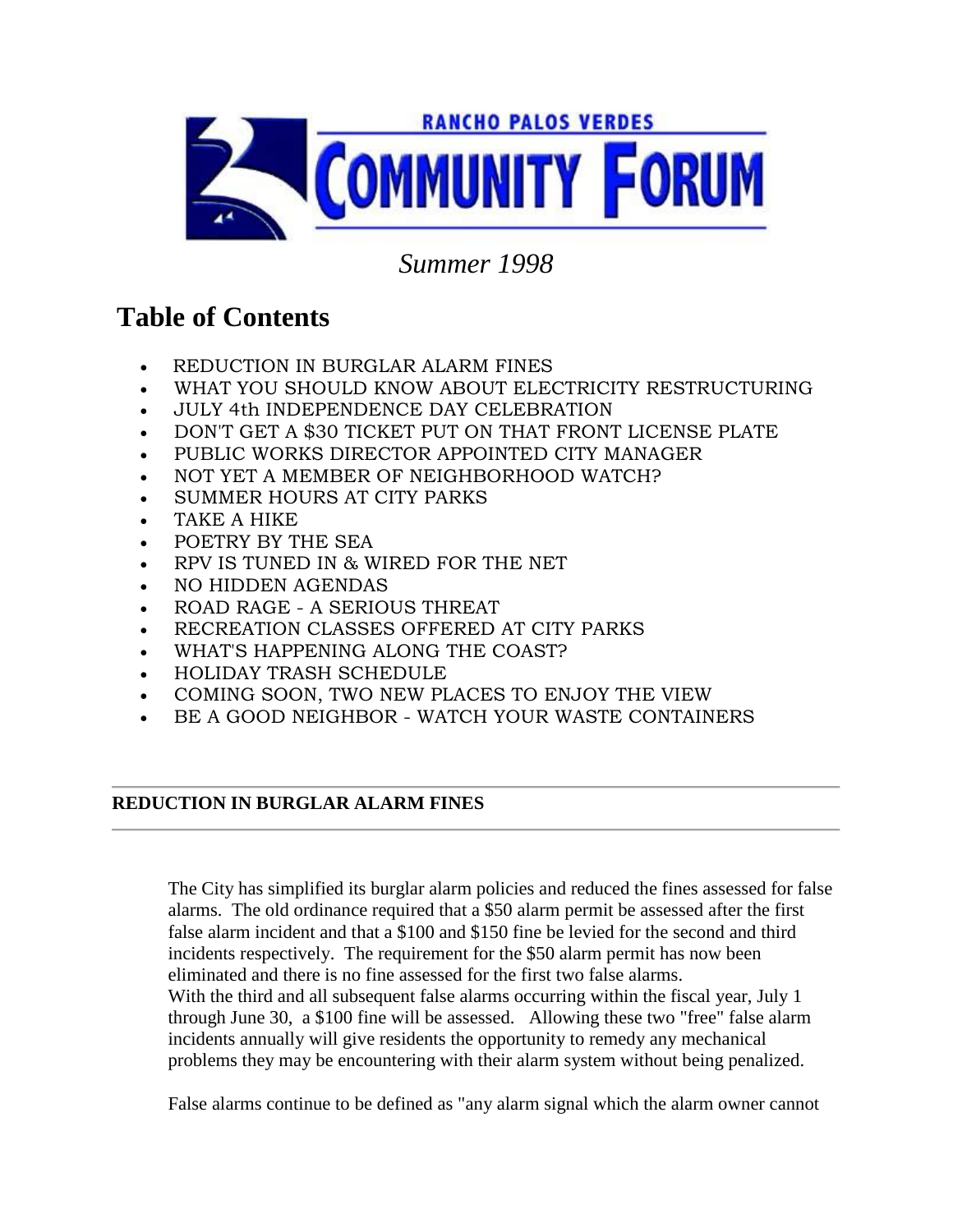prove was activated by commission or attempted commission of an unlawful act which the alarm system is designed to detect."

When a false alarm does occur, the Sheriff will leave a "doorhanger" notifying the resident that they have responded; this will be followed-up by a notice from the City summarizing the incident.

This new ordinance became effective in May and will be applied to all false alarm incidents which occurred after November 30, 1997. Residents having questions about this ordinance should contact the False Alarm Coordinator at (310) 377-0360.

### **WHAT YOU SHOULD KNOW ABOUT ELECTRICITY RESTRUCTURING**

Until recently the Edison Co. was the only entity that could sell electricity. That changed when the State of California opened the electricity market to competition. Now, entities known as electrical service providers or ESPs can sell electricity directly to consumers. While ESPs may be telling you how their service, price or package deals are better than what you are currently getting, there are a few things you should know about restructuring.

There are three components to your electricity service: 1) generation; 2) transmission; and, 3) distribution. Generation is the creation of the electricity; transmission is transporting that power from the generator to the consumer; and, distribution is the delivery of that power. The component now subject to competition is generation. This generally constitutes about one quarter of your electric bill: the other two components are still owned and maintained by Edison. New providers will have no ability to affect this portion of your service or the monthly cost.

Beginning this past January, Edison's rates were reduced by 10% in response to State law. In addition, electric rates were frozen at that level until the year 2002. Keep this in mind when the ESPs start talking about "discounts" or how much less you will pay if you switch to their service.

You may have noticed that your Edison bill is now more detailed and lists a charge for "Trust Transfer Amount." This is not a new charge, but rather is a payment to enable Edison to recoup certain capital infrastructure investments and has always been included in the general rate charged to consumers. Recent changes by the Public Utilities Commission requires that this charge be shown separately. This can be verified by comparing a recent bill with one from last year which has the same kilowatt usage.

Carefully read how prices for service contracts are presented in initial offerings. Look for the price of energy to be disclosed separately as cents per kilowatt hour. Some ESPs may offer a total or "bundled" package with one monthly charge, without disclosing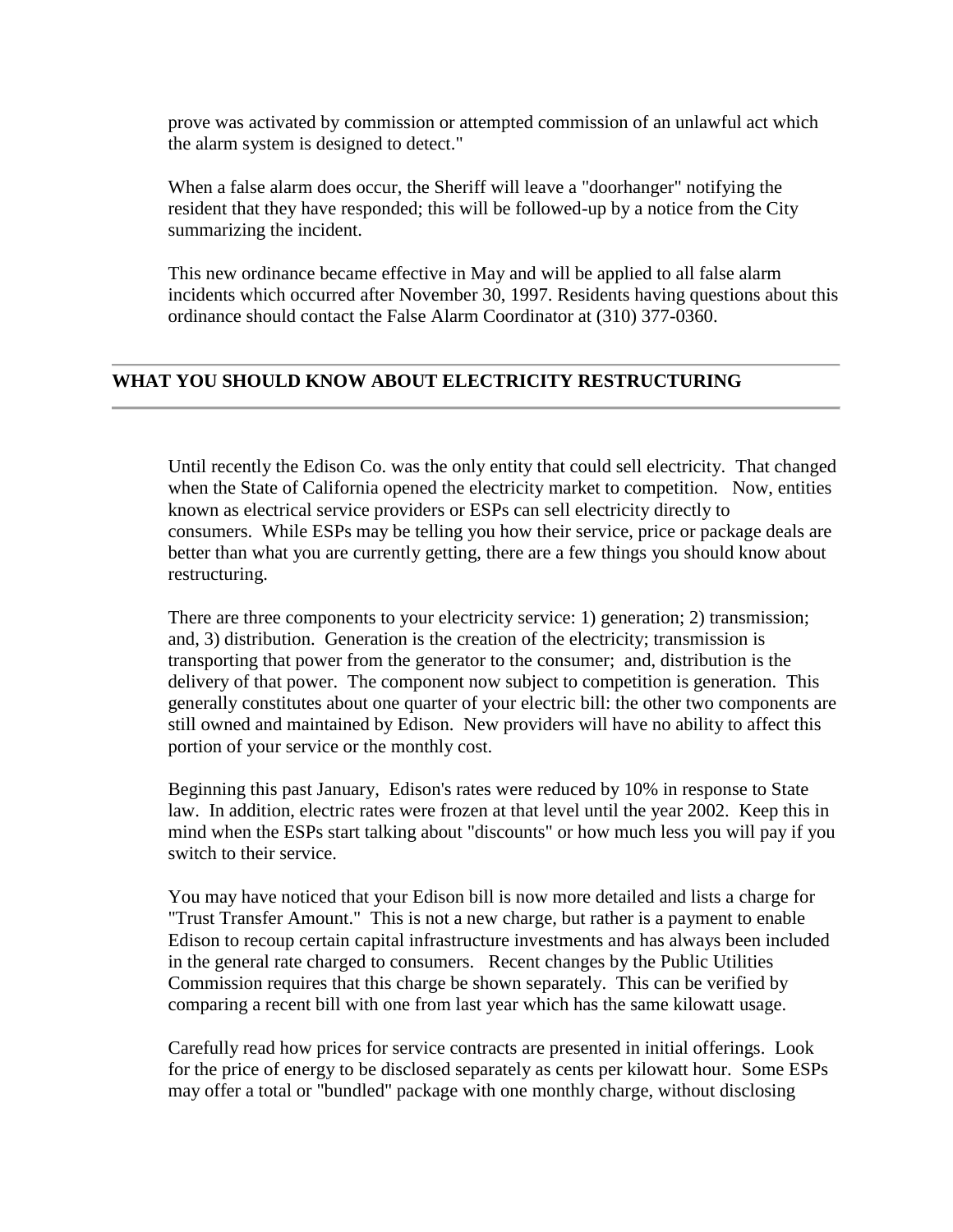separately the price for electricity. For example, they might offer you Internet service, cable TV and electricity for \$150. Offers like this are difficult to evaluate; fortunately, ESPs are required to disclose the cost of electricity separately form all other services and products. This separate disclosure of electricity costs enables you to compare the bundled offer on an equal basis with others that are for electricity only.

If an ESP offers "free" electricity for a certain amount of time, find out if your charges will increase later to make up for the free period. Also, ask how you will receive this "free" electricity. Will it show up as a credit on your bill. If so, ask how they will calculate the credit. Does it mean that for the advertised period of time you won't be billed for your electricity consumption, no matter how much you use. Find out about terms and conditions and get their offer in writing. Compare prices by checking your old utility bills and determine your average monthly usage--expressed in kilowatt hours (Kwh)-- and cost. Finally, ask how and by whom you will be billed. There are three possibilities: 1) one consolidated bill from the utility company; 2) one consolidated bill from the ESP; or, 3) two bills, one from each entity.

If you make the decision to switch to a new service provider, you have a three day right of rescission. This means that if you change your mind, you can cancel the contract with the ESP.

Switching to an ESP does not mean you need a new meter or wire installation. You may be offered a new meter which can do other things besides metering electricity. Or, the offer might come in the form of new appliances that perform various energy conservation, home automation, security, or other functions, in addition to electricity metering.

Reliability of service will still be the responsibility of the existing utility company which will continue to own and maintain the transmission and distribution systems and the Independent System Operator (ISO), which dispatches power to consumers throughout the state.

Some ESPs are claiming that their electricity is "green power," "cleaner," or comes from "renewable sources." These terms imply that the electricity is generated from non-fossil fuel sources, such as wind, hydro or solar energy, and is considered cleaner than that generated from fossil fuel or nuclear sources. Find out how the price of this energy compares with fossil fuel-generated electricity. In most cases, you will probably pay a premium for "green power" since it is more expensive to produce. If contributing to cleaner and renewable sources of energy is important to you, then the additional cost may be okay. If you are considering switching to a "green power" supplier, you can confirm these marketing claims by contacting the California Energy Commission.

If you have further questions about restructuring or if you wish to determine whether an ESP is registered with the California Public Utilities Commission, contact the CPUC's Outreach Office at (213) 897-9324 or access its web page at http://www.cpuc.ca.gov.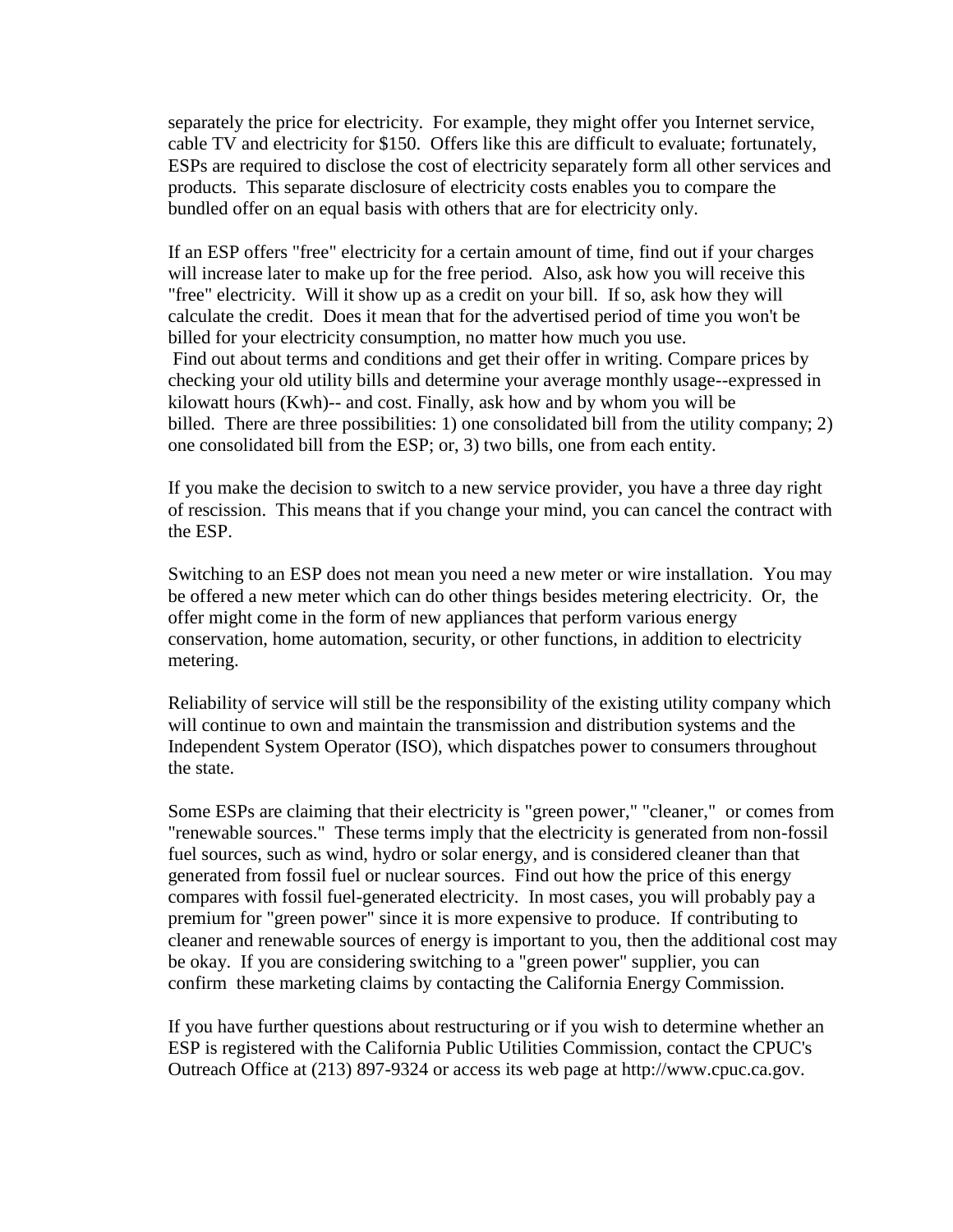#### **JULY 4th INDEPENDENCE DAY CELEBRATION**

This year the City will conduct its 23rd Annual Independence Day Country Fair celebration on Saturday, July 4th at the Point Vicente Park/Civic Center, located at 30940 Hawthorne Boulevard. The celebration starts at 11:00 a.m. and continues through 5:00 p.m. Admission is free, however, there is a small fee for on-site parking. Plan now to bring your family and friends to enjoy the fun and entertainment for all ages.

The Palos Verdes Symphonic Band, country western music, line dancing, and Jim Gamble and his Puppets are among the entertainment scheduled for your enjoyment. Games of skill, kiddie cars, ferris wheel, chair rides, super slide, balloon bounce, and face painting will be located on the popular midway. Pony rides and a petting zoo will be available for the younger set, and old-fashioned games, hula hoop dancing and pie eating contests will be conducted by the Recreation & Parks Committee. Once again, the exciting helicopter rides over the coastline will be offered by Bravo Helicopters.

Over 40 artisans will be present to offer shoppers a variety of unusual arts and crafts. Clowns, jugglers, and balloon artists will delight all and an international food pavilion will feature a variety of dishes. Vendors will be selling popcorn, cotton candy, pretzels, and ice cream.

The color guard for the opening ceremonies will be provided by Boy Scout Troop #213 and Mayor Barbara Ferraro and City Councilmembers will be present to welcome the community.

Booths will be available for local civic and community groups to present information about their organizations. For booth reservation, please call Conte Productions at (310) 781-2020. For additional information about this country fair, call the Recreation & Parks Department at (310) 541-4566.

#### **DON'T GET A \$30 TICKET PUT ON THAT FRONT LICENSE PLATE**

The State of California Vehicle Code requires that every automobile have both a front and back license plate. With cars being a prime target for theft, both license plates are important in identifying your vehicle. Often, car thieves will steal a front license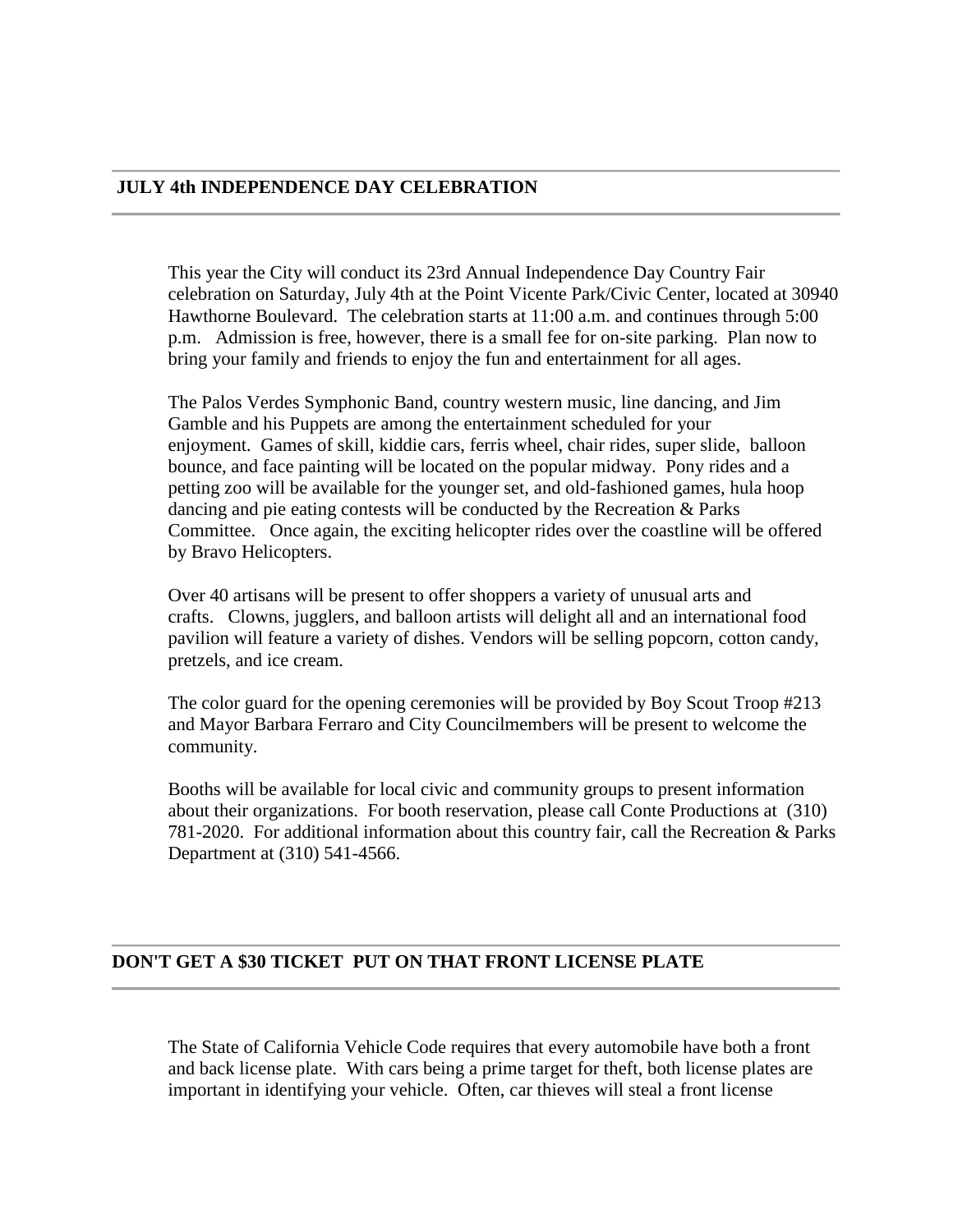plate and place it on a stolen car. This method is used to mask their activities and that is why the likelihood of being stopped by a police officer is high if your car does not have a front license plate.

There is a myth circulating among some motorists that the front license plate is the primary target that law enforcement radar reflects off to detect speeding vehicles. The belief is that with the front license plate removed, radar will not detect the car. This is not true. Law enforcement radar reflects off the skin of the entire car. Removing the front license plate does not foil radar detection.

All cars sold in the State of California have a place designated for mounting both the front and rear license plates. Help yourself and law enforcement by making sure that both license plates are attached to your car. Not having both plates properly attached can result in being cited and fined \$30. That fine is reduced to \$10.00 upon proof of correction.

## **PUBLIC WORKS DIRECTOR APPOINTED CITY MANAGER**

On May 19 the City Council appointed Public Works Director Les Evans to the position of City Manager, effective July 1. Mr. Evans has been the City's Public Works Director for two years and has a distinguished career in both the public and private sector. As announced in the Spring Newsletter, City Manager Paul Bussey who has served as the City Manager since 1990, will be retiring at the end of June.

With over 25 years of city government experience in the Southern California area, Mr. Evans has served as the city engineer for Huntington Beach and Carlsbad and has contracted with the cities of Signal Hill, San Jacinto and Colton as a public works department head. Throughout his career, Mr. Evans has been recognized for his ability to put plans into action and get things accomplished.

Mr. Evans received his Bachelor of Science in Civil Engineering from Stanford University and a Master of Arts in Public Administration from U.C. Riverside. In addition to his impressive professional qualifications, he also has the distinct advantage of being familiar with the community. Les commented "For me, the appointment as City Manager is the capstone of a long career in public and private service and I intend to make every effort to insure that this phase of my life is the most successful and productive of my career."

## **NOT YET A MEMBER OF NEIGHBORHOOD WATCH?**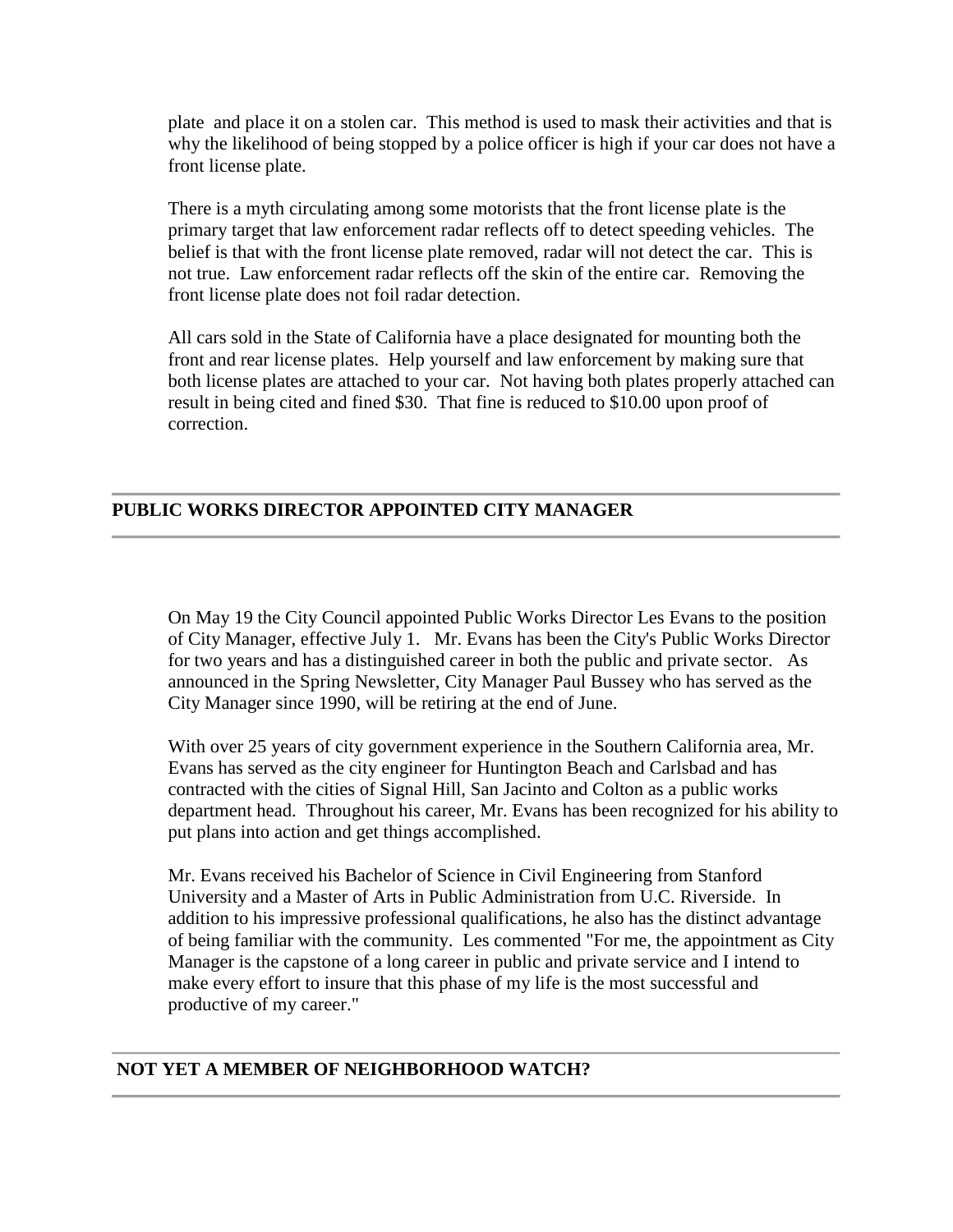#### JOIN UP AND GET TO KNOW YOUR NEIGHBORS .

With seventy-five percent of the City's single family homes participating, Rancho Palos Verdes has one of the most dynamic and effective Neighborhood Watch programs in Los Angeles County. There's no doubt that this level of participation is a major deterrent to crime in our City. Constituting this community supported program are 350 block captains, 41 area coordinators and over 1000 block assistants.

Information about criminal activity, possible scams and suspicious sightings in residential neighborhoods is disseminated through the efficient citywide telephone and e-mail network which has been spearheaded by Gail Lorenzen, the City's Volunteer Neighborhood Coordinator.

To get all the details about starting a Neighborhood Watch program in your area, call City Hall at  $(310)$  377-0360. If you are on the Internet, go to the City's website  $\omega$ www.palosverdes.com/rpv and click on Neighborhood Watch.

#### **SUMMER HOURS AT CITY PARKS**

Abalone Cove Shoreline Park Everyday 9:00 a.m. - 4:00 p.m.

Fred Hesse Community Park Mon. - Fri. 9:00 a.m. - dusk Sat. & Sun. 10:00 a.m. - dusk

Ladera Linda Community Center Mon. - Fri. 1:00 p.m. - 6:00 p.m. Sat. & Sun. 10:00 a.m. - 6:00 p.m.

Point Vicente Interpretive Center Everyday 10:00 a.m. - 7:00 p.m.

Robert E. Ryan Community Park Everyday 10:00 a.m. - dusk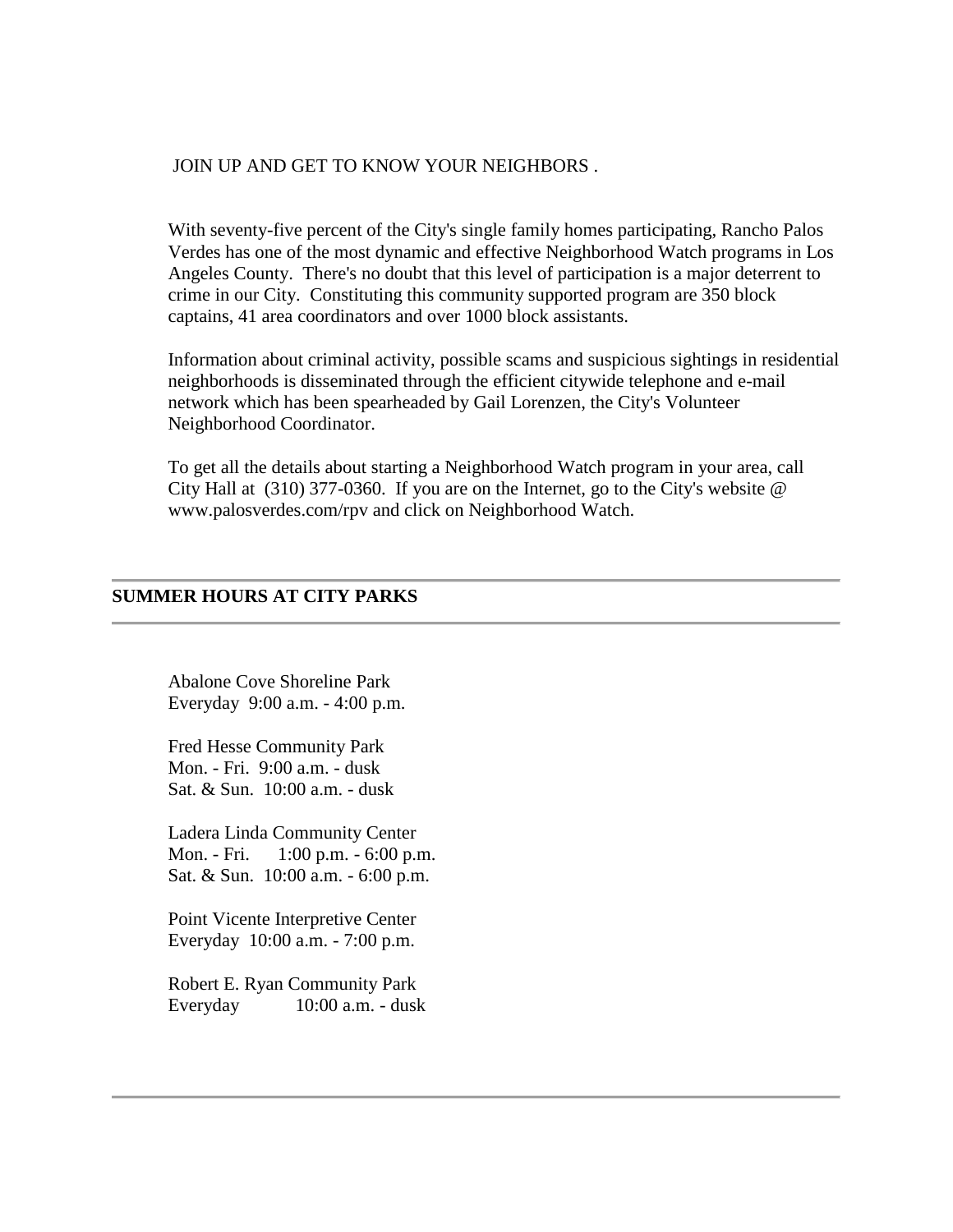The heavy rains of El Nino have lavished our hillsides with beautiful flowers. Check out this local splendor by taking a hike!!

With summer quickly approaching you may be looking for something unique and interesting to do-- consider booking a group hike with Los Serenos de Point Vicente and tour the nature area adjacent to the Ladera Linda Community Center and Abalone Cove Shoreline Park. Many of these tours are for school children, but reservations are accepted from a variety of groups.

Call the Hike Line at (310) 377-0360, extension 309 to schedule your own group hike. A minimum of eight people are required, but groups as large as 80 can be accommodated. One adult supervisor is required for every seven children.

Tour fees are \$1.00 per child and \$2.00 per adult. Abalone Cove tours have an additional cost of \$5.00 per car for parking. Reservations should be made at least three weeks in advance.

#### **POETRY BY THE SEA**

The Fifth Annual Poetry by the Sea will be held on Sunday, August 16, 1998, at Point Vicente Interpretive Center from noon until 3:00 p.m. Readings will begin at 1:00 p.m.

Bring a picnic lunch and enjoy an afternoon listening to local poets reading their original works. This year's theme is "Where the Land Meets the Sea."

June 1, 1998 is the deadline for submitting poems. For more information contact Nita Shidler at the Point Vicente Interpretive Center at (310) 377-5370.

#### **RPV IS TUNED IN & WIRED FOR THE NET**

You can contact Rancho Palos Verdes City staff via Email at rpvcomments@palosverdes.com. Also, you can find out about the PV Transit Authority, the July Fourth Celebration, City ordinances, announcements, and all kinds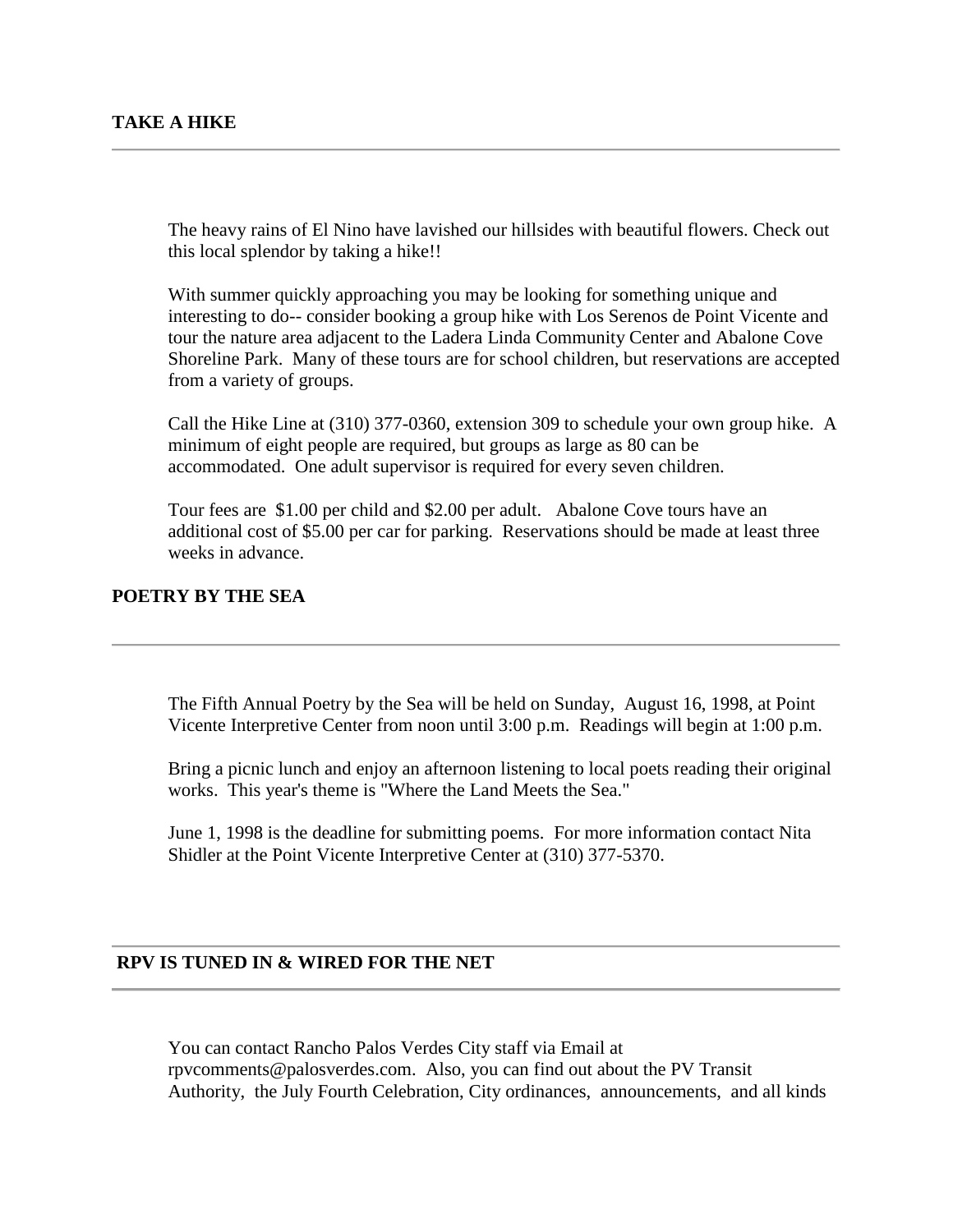of general information that will make you a more informed resident. Go ahead, check out our Web site at www.palosverdes.com/rpv .

#### **NO HIDDEN AGENDAS**

The City Council meetings are generally held every first and third Tuesday of the month. Residents can find out what is on the Council's Agenda at www.palosverdes.com/rpv. Agendas are posted the Friday before the meeting.

### **ROAD RAGE - A SERIOUS THREAT**

Just when you thought the only things to worry about while driving on a highway were road debris, vehicle parts or potholes, a much larger problem has developed over the past few years. According to the L. A. County Sheriff, overly-aggressive drivers are quickly becoming the bane of cautious, law-abiding motorists nationwide.

This latest road hazard, called "road rage" by some, is responsible for approximately twothirds of the nation's highway fatalities. Aggressive drivers are more likely to speed, tailgate, fail to yield, weave in and out of traffic, make improper lane changes, and run stop signs and lights. They make hand and facial gestures, scream, honk excessively and flash their lights.

Although the majority of these actions are citeable offenses, law enforcement officers are not available to witness most of them. However, according to the Sheriff, there are some safety precautions all of us can take when encountering an aggressive driver. One of the easiest ways to avoid becoming a victim of "road rage" is simply not to get caught up in the situation. Refuse to get angry or cause a confrontation with an aggressive driver.

Don't try to "get back" at such persons, for example, by racing ahead to cut off a driver who has cut you off. If someone behind you is tailgating your car, simply pull over to the right and allow that driver to pass, even if he or she is speeding. By doing this, you remove yourself from the problem.

If the problem continues or a confrontation is developing, drive to the nearest law enforcement facility and report the incident. Make every effort possible to describe the vehicle which caused the problem and its occupants.

Interestingly enough, a recent study of over 10,000 aggressive driving incidents occurring between 1990-97 revealed that the majority of aggressive drivers were males between the ages of 18-26.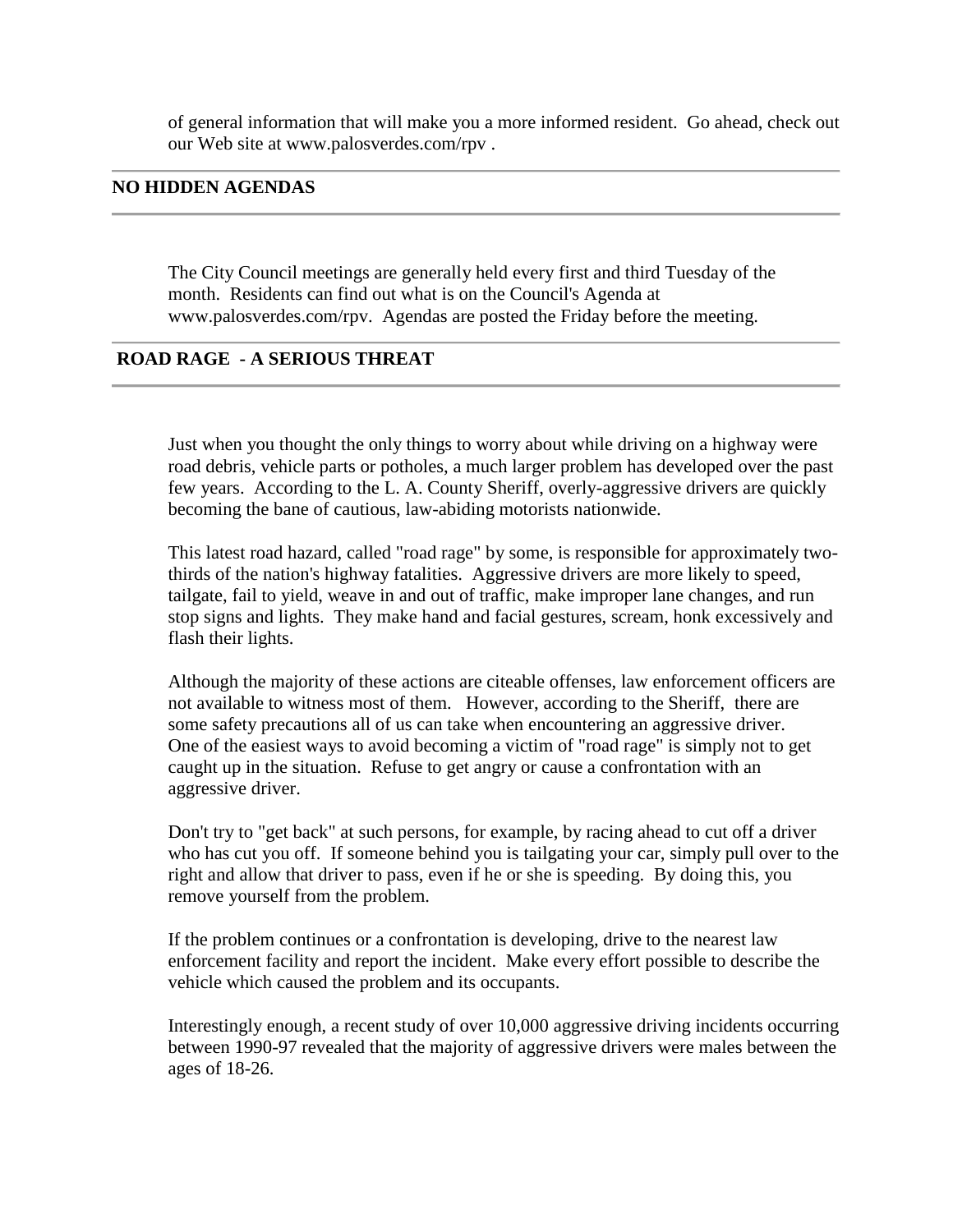While people up to age 75 have been identified as the culprits in aggressive driving incidents, most of the aggressive drivers are relatively young and poorly educated males who have a criminal past, a history of violence and either drug or alcohol problems.

The bottom line is that people should recognize there is strong possibility that an encounter with an overly-aggressive driver can rapidly escalate into a dangerous situation. In the case of aggressive-driving incidents, discretion truly is the better part of valor.

Allow aggressive drivers to pass without confrontation and to be handled by professional law enforcement officers. Doing so will give you one less thing to worry about while you are using the roadway.

#### **RECREATION CLASSES OFFERED AT CITY PARKS**

Privatized recreation classes for the Summer session will be held at City parks. Residents interested in attending these classes can pick up registration information at Hesse Park, or can call any of the following instructors. Cherie Ackerman (310) 547-5073 Tap and Children's Combo Dance Classes (4 years - Adult)

Vi Ballard (310) 373-9740 Mommy & Me (Birth to Crawling) Mommy & Me for Working Parents (Birth to Crawling)

Ann Bosma (310) 375-2064 Aerobic Dancing: Lite Impact (Adult)

Magda Cianciara (310) 466-1195 Yoga Classes (Adult)

Stan Corzine (310) 318-2690 Tai Chi Chuan - Beg/Int/Adv (Teen/Adult)

Jacquelyn Fernandez (310) 377-2965 Exercise & Fitness Class (Adult)

Larry Johnson (310) 831-5307 Tennis - Beg/Int/Adv (7 years-Adult) Pee Wee Tennis (4-6 years)

Kaplan Education Center (800) 527-8378 SAT-PSAT Classes (Grades 9-12)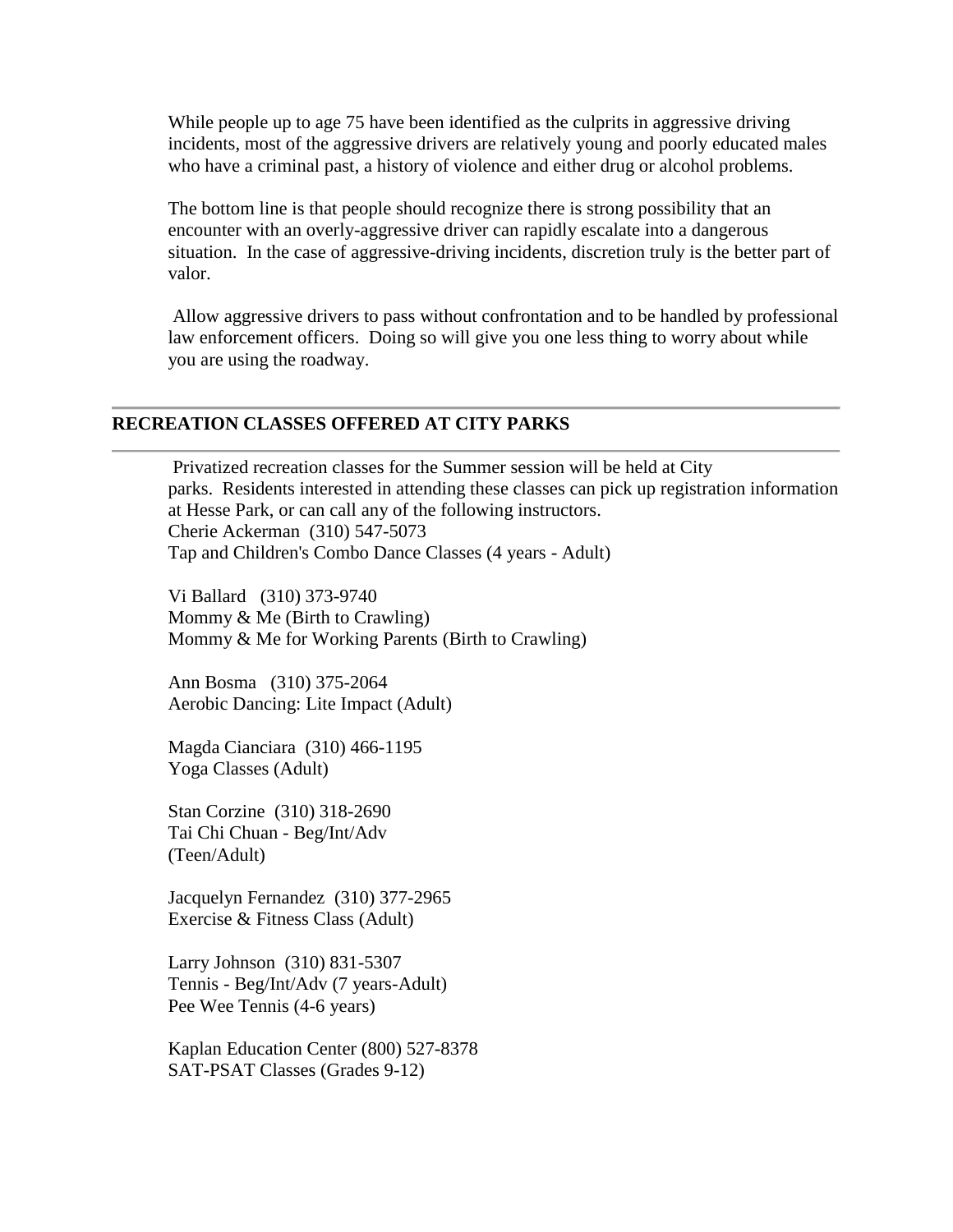Loyola Marymount (800) 964-1020 University Reading Programs-All Grade Levels (4 years-Adult)

Tom Maier (310) 547-0667 Summer Soccer Camp (5 -12 years)

Michele (310) 517-0295 Yoga Revitalization (Adult)

Jeanne Murphy (310) 377-8507 Ladies Exercise (Adult)

Sachiye Nakano (310) 544-1624 Awareness Through Movement - Feldenkrais Method (Adult) Bones for Life (Adult)

Barry Sacks (310) 519-4622 Mommy  $&$  Me (18 - 30 months) Wee Tots  $(2 \frac{1}{2} - 4 \text{ years})$ P.V. Summer Sports Camps (5-10 years) Summer Outdoor Adventures (5-10 years)

San Pedro & Peninsula YMCA (310) 832-4211 Summer Day Camp (Grades K-9)

Suika Education, Inc. (310) 323-5221 Suika Baby Club (Birth - 3 years)

Susan Tsai (310) 377-2603 Hatha Yoga (Adult)

I.M.P.A.C.T Training & Development Communication Competence (14 - 18 yrs) (310) 543-0390

Mad Science of L.A. Bay Educational & Entertaining Science for children - Summer Science Camps (5-12 yrs) (310) 376-0193

Paddle Tennis - Carla Walker (310) 521-9741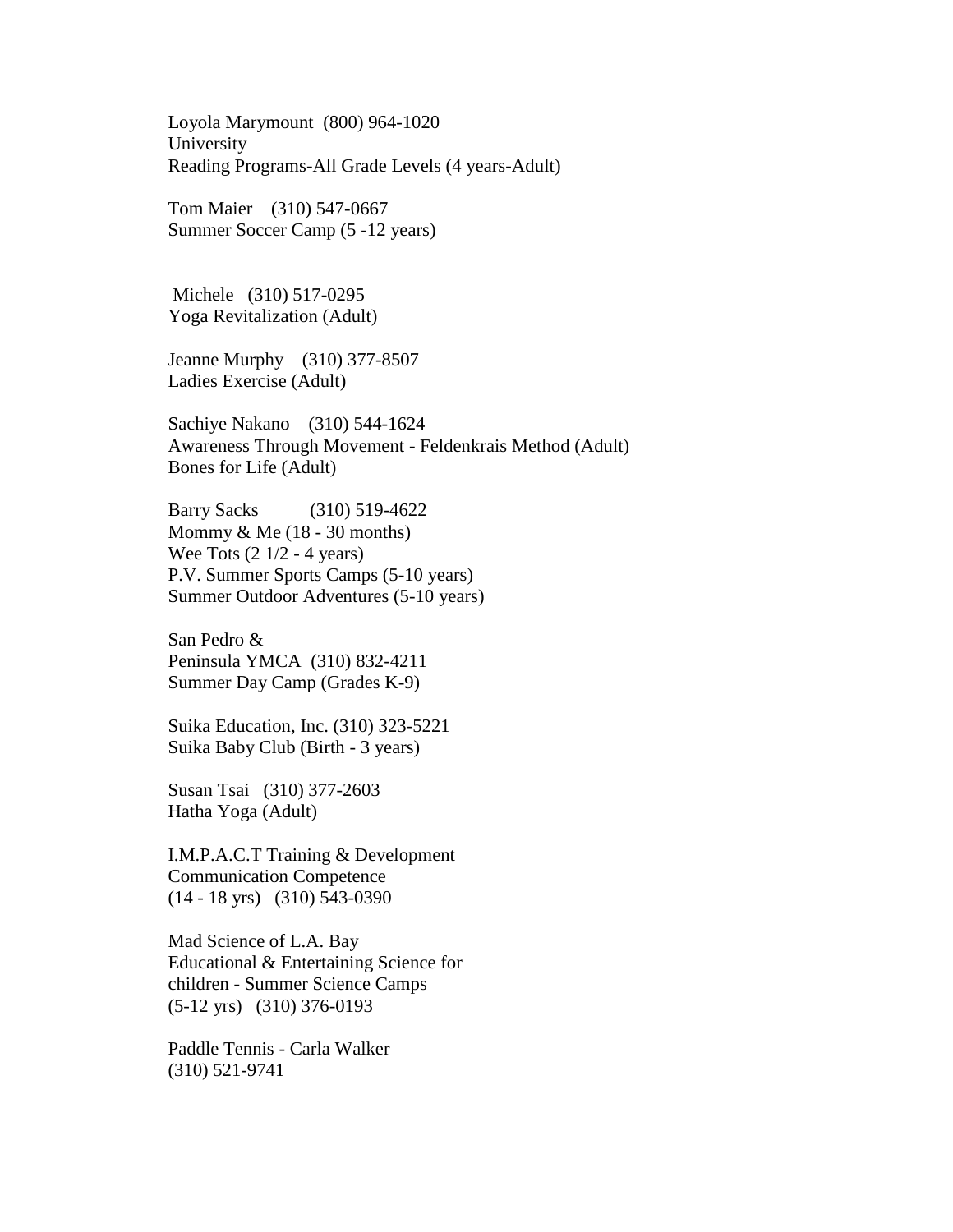If you are interested in teaching classes at any of the City's parks, contact the Facility Coordinator at Hesse Park at (310) 541-8114.

### **WHAT'S HAPPENING ALONG THE COAST?**

Six years after they were originally approved, two large development projects are now transforming nearly 400 acres of coastal real estate in Rancho Palos Verdes. The Ocean Trails project is underway at Palos Verdes Drive South and Palos Verdes Drive East. The development of Subregion 1 is proceeding at Palos Verdes Drive West and Hawthorne Boulevard. When completed, these projects will provide homes for more than 150 families.

Both of these projects are consistent with the General Plan adopted in 1975 shortly after the City's incorporation and the City's Coastal Specific Plan, which was certified by the California Coastal Commission in 1983. These residential projects will result in less than one dwelling unit per acre, in sharp contrast to the densities that were previously allowed by the County of Los Angeles which allowed 18 to 20 units per acre (witness the Ocean Terrace condominiums on La Rotonda Drive).

#### **Ocean Trails**

This 261-acre site is located on the seaward side of Palos Verdes Drive South at Palos Verdes Drive East, bounded on the west by the Portuguese Bend Club community, and on the east by the City's undeveloped Shoreline Park. The project will include 75 singlefamily residential lots, four units of on-site affordable housing, an 18-hole public golf course and clubhouse, and public parklands, trails and habitat preserves. The project will also involve the realignment of portions of Paseo del Mar and Palos Verdes Drive South. Rough grading is currently underway and is expected to continue until late this summer. Habitat restoration along the bluff top began this spring. Controlled public coastal access has been provided during grading and habitat restoration, and a temporary off-street parking area and trailhead has been created on the seaward side of Palos Verdes Drive West, just west of the intersection with Paseo del Mar/Forrestal Drive. The City recommends observing appropriate caution when using these unimproved, temporary trails.

For more information regarding the Ocean Trails project, please contact Barbara Dye of Ocean Trails LP at (310) 265-5525, or Assistant City Manager Carolynn Petru at (310) 377-0360.

Subregion 1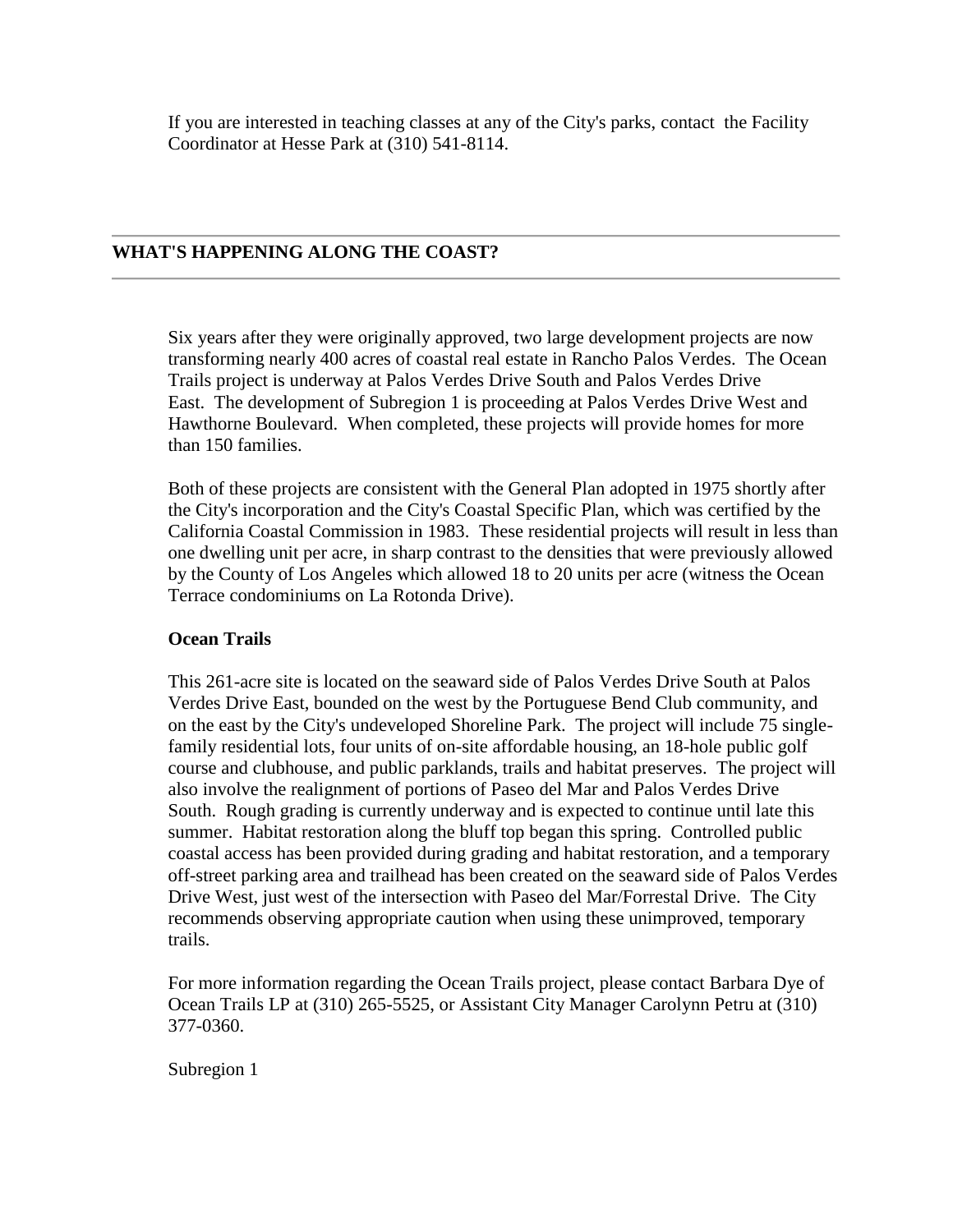The 132-acre site is located on the seaward side of Palos Verdes Drive West at Hawthorne Boulevard, bounded on the north by the Lunada Pointe community, and on the south by the City's Point Vicente Interpretive Center. The project will include 79 single-family residences, public parklands, trails, and habitat preserves. Rough grading is currently underway and is expected to continue until late this summer. The existing coastal access trail to the north of the project site will remain open during rough grading. However, no public access to or through the site will be provided during grading, construction or habitat restoration processes. When completed, the project will provide permanent public coastal access in the form of a bluff-top loop road, scenic turnouts, and pedestrian and bicycle trails.

For more information regarding the Subregion 1 project, please contact Melody Liddell of RPV Associates LLC at (714) 622-8400, or Associate Planner Kit Fox at (310) 377- 6008.

#### **HOLIDAY TRASH SCHEDULE**

#### **Waste Management**

July: No changes. Trash will be picked-up on Saturday, July 4, 1998. August: No Changes.

September: There will be no trash pick-up on Monday, Labor Day. Trash scheduled for Monday, September 7 will instead be picked-up on Tuesday, September 8; Tuesday trash will be picked-up on Wednesday, September 10; Wednesday trash will be picked-up on Thursday, September 11; Thursday trash will be picked-up on Friday, September 12; and, Friday trash will be picked-up on Saturday, September 13. There is no change to the Saturday pick-up schedule.

Ivy Rubbish Disposal

July: No Changes. August: No Changes. September: No Changes.

#### **COMING SOON, TWO NEW PLACES TO ENJOY THE VIEW**